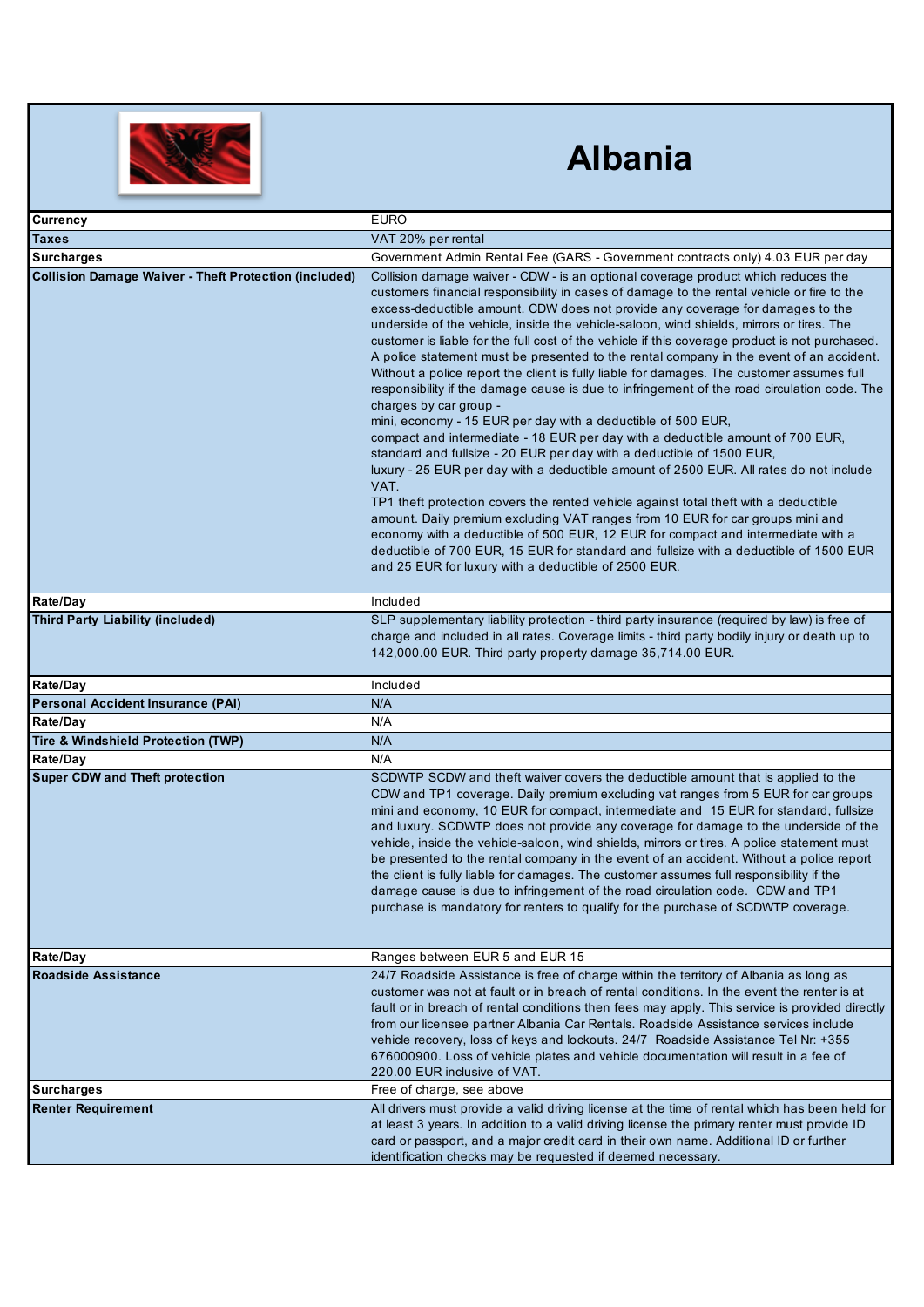| <b>Age Requirements</b>      | The minimum age to rent is 18 with the exception of Fullsize vans and Luxury SUVs.                                                                                                    |
|------------------------------|---------------------------------------------------------------------------------------------------------------------------------------------------------------------------------------|
|                              | Please see young and old driver fee specifications below.                                                                                                                             |
|                              | Minimum rental age without the young driver fee is 21 for all car groups, with the                                                                                                    |
|                              | exception of Fullsize vans and Luxury SUVs which have a minimum rental age of 25 and<br>27 respectively.                                                                              |
|                              | Maximum rental age without the old driver fee is 70 for all car groups.                                                                                                               |
|                              |                                                                                                                                                                                       |
|                              | Young and Old Drivers Fees apply as follows. All fees are inclusive of VAT.                                                                                                           |
|                              | 18-20<br>3.60 EUR per day for all car groups except Fullsize vans and Luxury SUVs                                                                                                     |
|                              | 3.60 EUR per day for Fullsize vans.<br>21-24                                                                                                                                          |
|                              | 21-26<br>3.60 EUR per day for Luxury SUVs.                                                                                                                                            |
|                              | 3.60 EUR per day for all car groups.<br>$70+$                                                                                                                                         |
| <b>Payment Policy</b>        | Visa and Mastercard credit cards are accepted. All cards presented must be in the                                                                                                     |
|                              | renter's name. A security deposit will be blocked on the credit card and the estimated cost                                                                                           |
|                              | of the rental will be charged at the time of pickup. The deposit will be released by the<br>cardholder's bank upon notification of return of the vehicle. The car categories Mini and |
|                              | Economy require a deposit of 290€, Compact and Intermediate vehicles have a 390€                                                                                                      |
|                              | deposit and Standard, Fullsize and Luxury vehicles require a 1000€ deposit. Debit cards,                                                                                              |
|                              | cash cards and cash are accepted as forms of payment for the rental or to purchase                                                                                                    |
|                              | additional products. The deposit must be paid with a valid credit card. Please enquire at                                                                                             |
|                              | the local branch for details.                                                                                                                                                         |
| <b>Deposit</b>               | Mini and Economy EUR 290, Compact and Intermediate EUR 390, Standard, Fullsize and                                                                                                    |
| <b>Additional Driver</b>     | Luxery EUR 1000.<br>An additional driver fee of 3.60 EUR per day inclusive of VAT applies for each additional                                                                         |
|                              | authorized driver other than the spouse or domestic partner of the primary renter. Full                                                                                               |
|                              | rental conditions apply to all additional drivers                                                                                                                                     |
| Rate/Day                     | EUR 3,60 per day incl VAT                                                                                                                                                             |
| <b>Infant Seat</b>           | Baby Seat - CSI - Daily charge 12 EUR, maximum 48 EUR inclusive of VAT. In the case of                                                                                                |
|                              | loss or damage a replacement fee of 240 EUR inclusive of VAT will apply.                                                                                                              |
| Rate/Day                     | EUR 12 per day max EUR 48 per rental incl VAT                                                                                                                                         |
| <b>Child Safety Seat</b>     | Child Toddler Seat - CST - Daily charge 12 EUR, maximum 48 EUR inclusive of VAT. In                                                                                                   |
| Rate/Day                     | the case of loss or damage a replacement fee of 120 EUR inclusive of VAT will apply.<br>EUR 12 per day max EUR 48 per rental incl VAT                                                 |
| <b>Child Booster Seat</b>    | Booster Seat - BST - Daily charge 12 EUR, maximum 48 EUR inclusive of VAT. In the                                                                                                     |
|                              | case of loss or damage a replacement fee of 120 EUR inclusive of VAT will apply.                                                                                                      |
| Rate/Day                     | EUR 12 per day max EUR 48 per rental incl VAT                                                                                                                                         |
| <b>GPS Navigation Device</b> | Global Positioning System - GPS - Daily charge of 12 EUR inclusive of VAT, maximum 72                                                                                                 |
|                              | EUR inclusive of VAT. In the case of loss or damage a replacement fee of 300 EUR                                                                                                      |
| Rate/Day                     | inclusive of VAT will apply.<br>EUR 12 per day max EUR 72 per rental incl VAT                                                                                                         |
| <b>Ski Racks</b>             | Ski/Roof Rack - SKV - Daily charge of 12 EUR inclusive of VAT, maximum 120 EUR                                                                                                        |
|                              | inclusive of VAT. In the case of loss or damage a replacement fee of 360 EUR inclusive                                                                                                |
|                              | of VAT will apply.                                                                                                                                                                    |
| Rate/Day                     | EUR 12 per day max EUR 120 per rental incl VAT                                                                                                                                        |
| <b>Snow Chains</b>           | Snow Chains - SNO - Daily charge of 3.60 EUR inclusive of VAT, maximum 48 EUR                                                                                                         |
|                              | inclusive of VAT. In the case of loss or damage a replacement fee of 96 EUR inclusive of                                                                                              |
| Rate/Day                     | VAT will apply.<br>EUR 3,60 per day max EUR 48 per rental incl VAT                                                                                                                    |
| <b>Snow Tires</b>            | N/A                                                                                                                                                                                   |
| Rate/Day                     | N/A                                                                                                                                                                                   |
| Luggage rack                 | Luggage Rack - LUG - Daily charge 12 EUR, maximum 48 EUR inclusive of VAT. In the                                                                                                     |
|                              | case of loss or damage a replacement fee of 180 EUR inclusive of VAT will apply.                                                                                                      |
| Rate/Day                     | EUR 12 per day max EUR 48 per rental incl VAT                                                                                                                                         |
| <b>Wifi Device</b>           | Wi-Fi Device - WIF - Daily charge 7 EUR inclusive of VAT. In the case of loss or damage a                                                                                             |
| Rate/Day                     | replacement fee of 120 EUR inclusive of VAT will apply.<br>EUR 7 per day incl VAT                                                                                                     |
| <b>Cross Border Policy</b>   | Cross Border rentals are allowed within all European countries with the exception of                                                                                                  |
|                              | Bulgaria, Ukraine, Belarus, Russian Federation and Kazakhstan. Prior written                                                                                                          |
|                              | authorization is required and a Cross Border fee of 48 EUR (VAT included) will apply. This                                                                                            |
|                              | type of rental must be requested at least 7 working days prior to the pickup date. Please                                                                                             |
|                              | contact the reservations department at +355 676000900 for further information. The                                                                                                    |
|                              | minimum time for the publication of a Green Card is 7 working days. The Green Card                                                                                                    |
|                              | covers the rental vehicle with supplemental liability insurance - TPL - as long as the                                                                                                |
|                              | vehicle remains within the borders of the countries for which the card has been issued.<br>The fee for the Green Card cover is an additional 40 EUR (VAT included) per rental for all |
|                              | car groups.                                                                                                                                                                           |